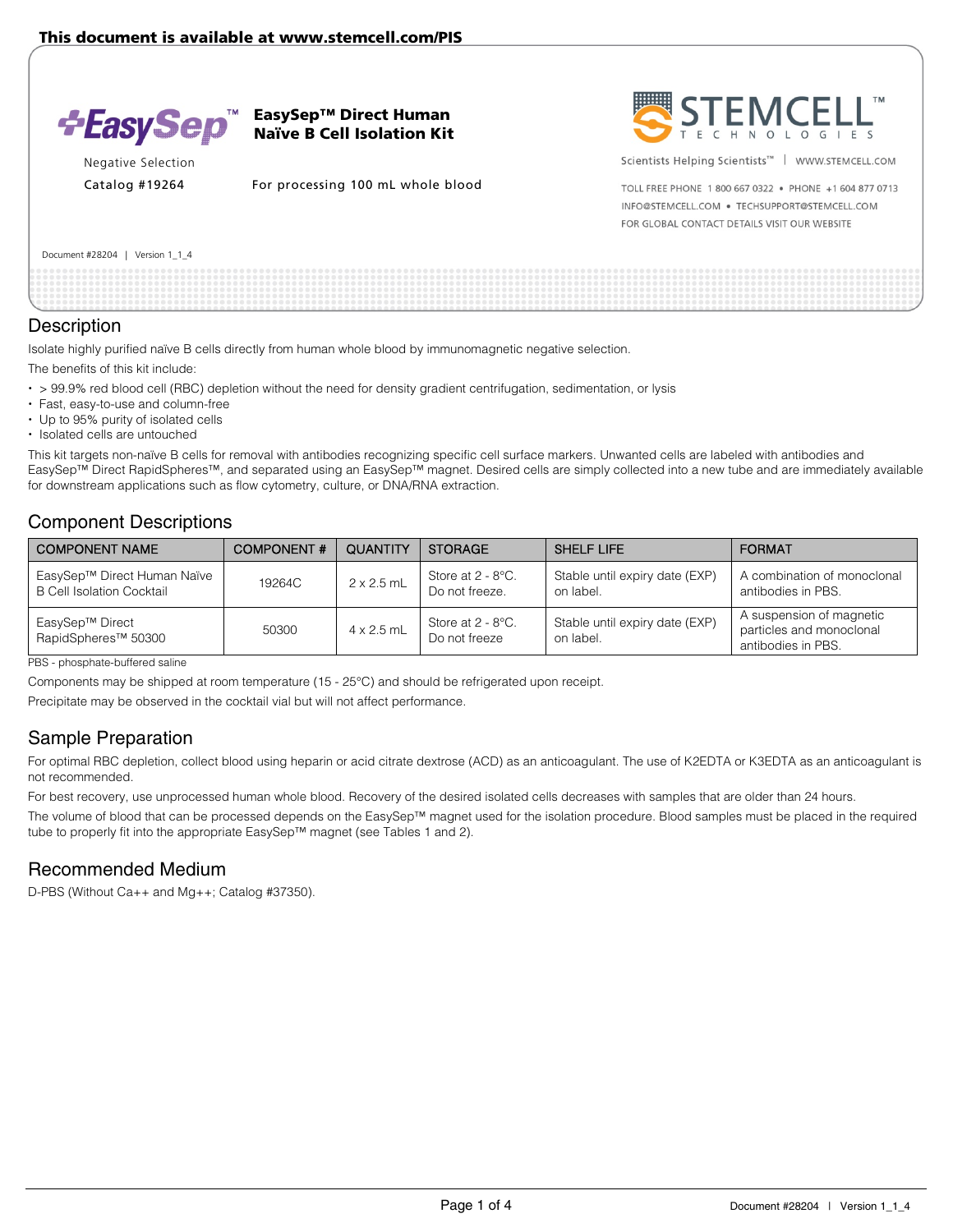



## Directions for Use – Manual EasySep™ Protocols

See page 1 for Sample Preparation and Recommended Medium. Refer to Tables 1 and 2 for detailed instructions regarding the EasySep™ procedure for each magnet.

**Table 1. EasySep™ Direct Human Naïve B Cell Isolation Kit Protocol**

|                 |                                                                                                                                              | <b>EASYSEP™ MAGNETS</b>                                                  |                                                                                               |  |  |  |  |
|-----------------|----------------------------------------------------------------------------------------------------------------------------------------------|--------------------------------------------------------------------------|-----------------------------------------------------------------------------------------------|--|--|--|--|
| <b>STEP</b>     | <b>INSTRUCTIONS</b>                                                                                                                          | EasySep™<br>(Catalog #18000)                                             | "The Big Easy"<br>(Catalog #18001)                                                            |  |  |  |  |
|                 | Collect sample within the volume range.                                                                                                      | $0.5 - 1.5$ mL                                                           | $1.5 - 7.0$ mL                                                                                |  |  |  |  |
| $\vert$ 1       | Add whole blood sample to required tube.                                                                                                     | 5 mL (12 x 75 mm) polystyrene round-bottom tube<br>(e.g. Catalog #38007) | 14 mL (17 x 95 mm) polystyrene round-bottom tube<br>(e.g. Catalog #38008)                     |  |  |  |  |
| $\overline{2}$  | Vortex RapidSpheres™.<br>NOTE: Particles should appear evenly dispersed.                                                                     | 30 seconds                                                               | 30 seconds                                                                                    |  |  |  |  |
| $\overline{3}$  | Add Isolation Cocktail to sample.                                                                                                            | 50 µL/mL of sample                                                       | 50 µL/mL of sample                                                                            |  |  |  |  |
| $\overline{4}$  | Add RapidSpheres™ to sample.                                                                                                                 | 50 µL/mL of sample                                                       | 50 µL/mL of sample                                                                            |  |  |  |  |
| $5\phantom{.0}$ | Mix and incubate.                                                                                                                            | RT for 5 minutes                                                         | RT for 5 minutes                                                                              |  |  |  |  |
| $6\phantom{1}6$ | Add recommended medium to top up the sample<br>to the indicated volume. Mix by gently pipetting<br>up and down 2 - 3 times.                  | Top up to 2.5 mL                                                         | • Top up to double the volume for samples $\leq$ 5 mL<br>• Top up to 10 mL for samples > 5 mL |  |  |  |  |
| $\overline{7}$  | Place the tube (without lid) into the magnet and<br>incubate.                                                                                | RT for 5 minutes                                                         | RT for 5 minutes                                                                              |  |  |  |  |
| 8               | Pick up the magnet, and in one continuous<br>motion invert the magnet and tube, pouring the<br>enriched cell suspension* into a new tube.    | Use a new 5 mL tube                                                      | Use a new 14 mL tube                                                                          |  |  |  |  |
| 9               | Add RapidSpheres <sup>™</sup> to the new tube containing<br>the enriched cells.                                                              | Use same volume as in step 4                                             | Use same volume as in step 4                                                                  |  |  |  |  |
|                 | Mix and incubate.                                                                                                                            | RT for 5 minutes                                                         | RT for 5 minutes                                                                              |  |  |  |  |
| 10 <sup>°</sup> | Remove the tube from the magnet and place the<br>tube from step 9 (without lid) into the magnet<br>and incubate for a second separation.     | RT for 5 minutes                                                         | RT for 5 minutes                                                                              |  |  |  |  |
| 11              | Pick up the magnet, and in one continuous<br>motion invert the magnet and tube,** pouring the<br>enriched cell suspension into a new tube.   | Isolated cells are ready for use                                         | Use a new 14 mL tube                                                                          |  |  |  |  |
| 12              | Remove the tube from the magnet and place the<br>new tube from step 11 (without lid) into the<br>magnet and incubate for a third separation. |                                                                          | RT for 5 minutes                                                                              |  |  |  |  |
| 13              | Pick up the magnet, and in one continuous<br>motion invert the magnet and tube,** pouring the<br>enriched cell suspension into a new tube.   | ---                                                                      | Isolated cells are ready for use                                                              |  |  |  |  |

RT - room temperature (15 - 25°C)

\* Following the first magnetic separation, the collected cells may contain a significant amount of RBCs and may look similar to the original unprocessed human whole blood sample.

\*\* To minimize RBC contamination in the isolated cells, pour off the sample along a clean area of the tube (i.e. the opposite side to where the sample was poured in).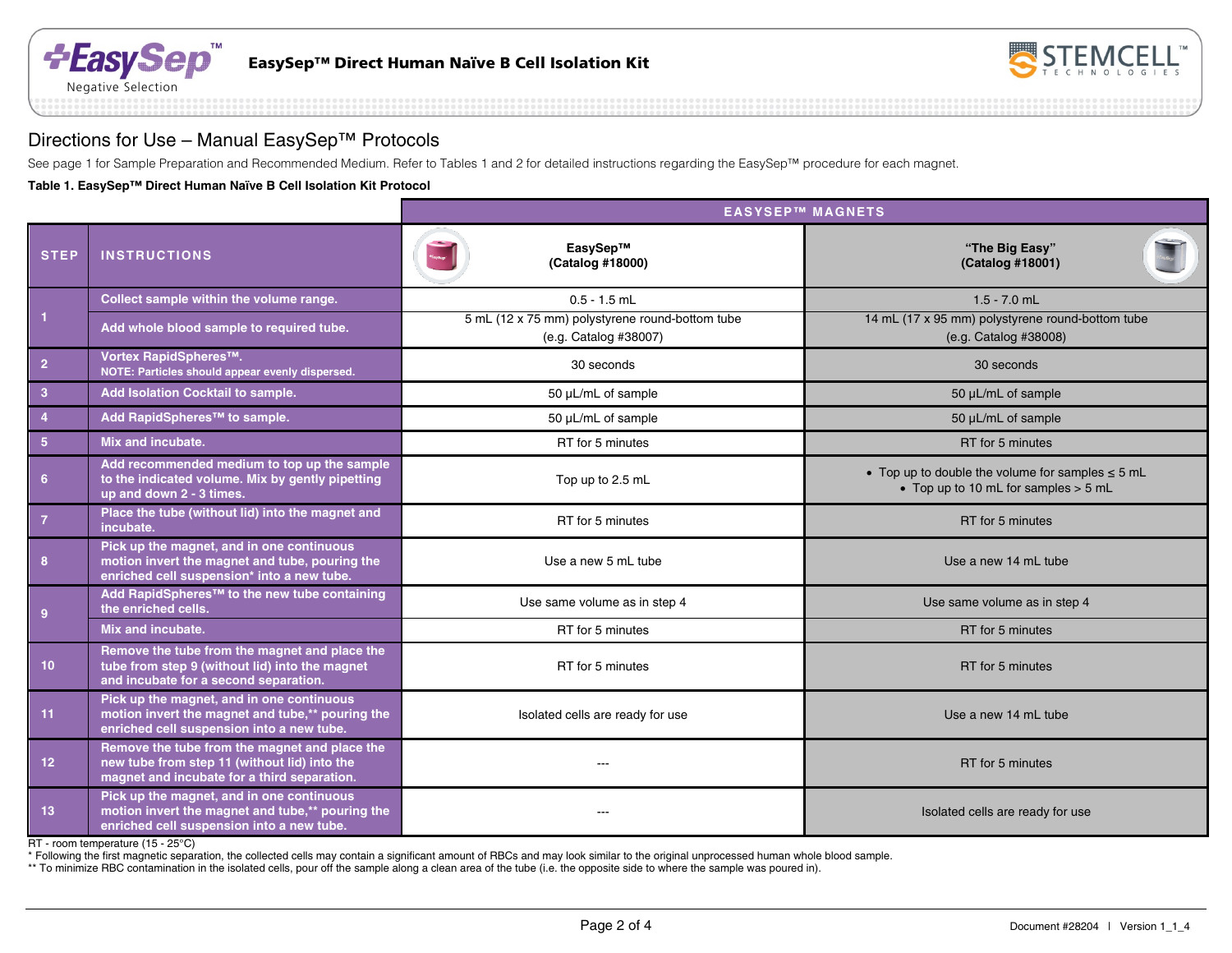



#### **Table 2. EasySep™ Direct Human Naïve B Cell Isolation Kit Protocol**

|                 |                                                                                                                                                                                                                                                               | <b>EASYSEP™ MAGNETS</b>                                                     |                                  |                                                                                                    |                   |                                                                                                    |
|-----------------|---------------------------------------------------------------------------------------------------------------------------------------------------------------------------------------------------------------------------------------------------------------|-----------------------------------------------------------------------------|----------------------------------|----------------------------------------------------------------------------------------------------|-------------------|----------------------------------------------------------------------------------------------------|
|                 | <b>INSTRUCTIONS</b>                                                                                                                                                                                                                                           |                                                                             | EasyEights™ (Catalog #18103)     |                                                                                                    |                   | Easy 50                                                                                            |
| <b>STEP</b>     |                                                                                                                                                                                                                                                               | <b>THE TIME</b>                                                             | 5 mL tube                        | 14 mL tube                                                                                         | <b>III LITTLE</b> | (Catalog #18002)                                                                                   |
|                 | Collect sample within the volume range.                                                                                                                                                                                                                       |                                                                             | $0.5 - 1.5$ mL                   | $1.5 - 7$ mL                                                                                       |                   | $7 - 30$ mL                                                                                        |
| $\mathbf{1}$    | Add whole blood sample to required tube.                                                                                                                                                                                                                      | 5 mL (12 x 75 mm)<br>polystyrene round-bottom tube<br>(e.g. Catalog #38007) |                                  | 14 mL (17 x 95 mm)<br>polystyrene round-bottom tube<br>(e.g. Catalog #38008)                       |                   | 50 mL (30 x 115 mm) conical tube<br>(e.g. Catalog #38010)                                          |
| $\overline{2}$  | Vortex RapidSpheres <sup>™</sup> .<br>NOTE: Particles should appear evenly dispersed.                                                                                                                                                                         | 30 seconds                                                                  |                                  | 30 seconds                                                                                         |                   | 30 seconds                                                                                         |
| $\overline{3}$  | Add Isolation Cocktail to sample.                                                                                                                                                                                                                             | 50 µL/mL of sample                                                          |                                  | 50 µL/mL of sample                                                                                 |                   | 50 µL/mL of sample                                                                                 |
| $\overline{4}$  | Add RapidSpheres <sup>™</sup> to sample.                                                                                                                                                                                                                      | 50 µL/mL of sample                                                          |                                  | 50 µL/mL of sample                                                                                 |                   | 50 µL/mL of sample                                                                                 |
| 5 <sup>1</sup>  | Mix and incubate.                                                                                                                                                                                                                                             | RT for 5 minutes                                                            |                                  | RT for 5 minutes                                                                                   |                   | RT for 5 minutes                                                                                   |
| $6\phantom{1}$  | Add recommended medium to top up the sample<br>to the indicated volume. Mix by gently pipetting<br>up and down 2 - 3 times.                                                                                                                                   | Top up to 2.5 mL                                                            |                                  | • Top up to double the volume for<br>samples $\leq$ 5 mL<br>• Top up to 10 mL for samples $>$ 5 mL |                   | • Top up to double the volume for<br>samples $\leq$ 25 mL<br>• Top up to 50 mL for samples > 25 mL |
| $\overline{7}$  | Place the tube (without lid) into the magnet and<br>incubate.                                                                                                                                                                                                 | RT for 5 minutes                                                            |                                  | RT for 5 minutes                                                                                   |                   | RT for 10 minutes                                                                                  |
| 8               | Carefully pipette*** (do not pour) the enriched<br>cell suspension into a new tube.<br>NOTE: Collect the entire clear fraction from top to bottom.<br>For optimal recovery, also collect a small volume of RBCs<br>(up to 10% of the starting sample volume). | Use a new 5 mL tube                                                         |                                  | Use a new 14 mL tube                                                                               |                   | Use a new 50 mL tube                                                                               |
| $\overline{9}$  | Add RapidSpheres™ to the new tube containing<br>the enriched cells.                                                                                                                                                                                           | Use same volume as in step 4                                                |                                  | Use same volume as in step 4                                                                       |                   | Use same volume as in step 4                                                                       |
|                 | Mix and incubate.                                                                                                                                                                                                                                             | RT for 5 minutes                                                            |                                  | RT for 5 minutes                                                                                   |                   | RT for 5 minutes                                                                                   |
| 10 <sub>1</sub> | Remove the tube from the magnet and place the<br>tube from step 9 (without lid) into the magnet<br>and incubate for a second separation.                                                                                                                      | RT for 5 minutes                                                            |                                  | RT for 5 minutes                                                                                   |                   | RT for 5 minutes                                                                                   |
| 11              | Carefully pipette*** (do not pour) the enriched<br>cell suspension into a new tube.<br>NOTE: Collect only the clear fraction.                                                                                                                                 |                                                                             | Use a new 5 mL tube              | Use a new 14 mL tube                                                                               |                   | Use a new 50 mL tube                                                                               |
| $12$            | Remove the tube from the magnet and place the<br>new tube from step 11 (without lid) containing<br>the enriched cells into the magnet and incubate<br>for a third separation.                                                                                 |                                                                             | RT for 5 minutes                 | RT for 5 minutes                                                                                   |                   | RT for 5 minutes                                                                                   |
| 13              | Carefully pipette*** (do not pour) the enriched<br>cell suspension into a new tube.<br>NOTE: Collect only the clear fraction.                                                                                                                                 |                                                                             | Isolated cells are ready for use | Isolated cells are ready for use                                                                   |                   | Isolated cells are ready for use                                                                   |

RT - room temperature (15 - 25°C)

\*\*\* Collect the entire enriched cell suspension, all at once, into a single pipette (e.g. for EasyEights™ 5 mL tube use a 2 mL serological pipette [Catalog #38002]; for EasyEights™ 14 mL tube use a 10 mL serological pipett